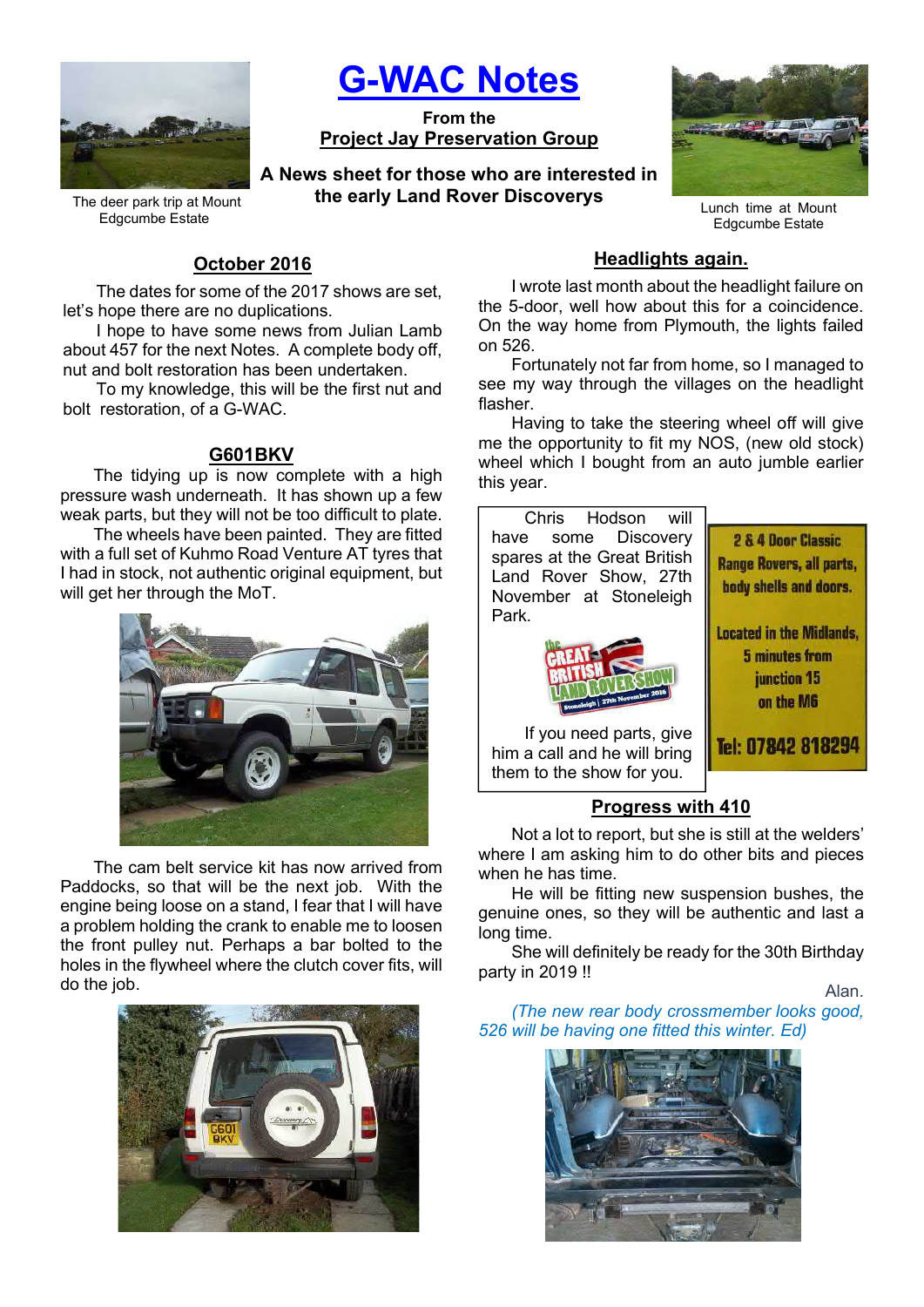## Discovery Birthday party, Plymouth 14th -16th October 2016

The party is now a traditional weekend in Devon and Cornwall, and got off to a good start on Friday when a scenic run, together with some gentle greenlaining. With seven Discovery D1s, D2s, a D4 and a couple of Defenders, they split into two groups for the drive.

They headed from Liskeard to North Cornwall, taking in a few interesting lanes and a couple of water splashes. After a short diversion onto the moors at Bowithick for a coffee stop, they continued with stunning views of the north coast to Crackington Haven for a lunch break, then heading south again, for a few more lanes and fords.

The day ended at Kit Hill with beautiful views towards Plymouth. A great day was had by all.

50 Discoverys were assembled on the Hoe on Saturday morning, where a representative from Roger Young Land Rover, Saltash, inspected the various models, and afterwards presented plaques to the winners of various categories. The plaques were made of slate, and were engraved with the details of the award. All models were there, except for the Discovery Sport,

Only two of the 1989 launch cars were on display, Mark's G494WAC and my G526WAC. Two other G reg were there, the pre-pro 5-door, G513DHP and Mike's G892VPM, resplendent with a full set of decals.





From the Hoe, the party followed the route of the 1989 launch through Plymouth to the Torpoint Ferry, where a ferry was booked for the convoy. Turning to the coast at Antony, the convoy halted for a while at a car park close to the Tregantle Fort, to take in the views over the sea.

The party then headed for the military coast road at Freathy, for the sea view across Whitsand Bay, then past the fort at Cawsand, on the Rame Peninsular, towards the Mount Edgcumbe Estate. Entering the estate at the Maker Church, the route took them through the deer park to a grassy area overlooking the coast to Drake's Island, where it was time for sandwiches and a drink.

The evening entertainment was at the Windy Ridge Eating House, near Trerulefoot, where the owners always go above and beyond to help. They made available an excellent carvery for over 150 guests, and a space for the auction and raffle prizes.

Raffle and auction items were donated by Alive Tuning, JGS 4x4, Bushcables, Britcar(UK), First Four, Superwinch, Brookwells, Bearmach, Raptor Engineering. Kevyn of Kernow Business Messaging Service deserves a mention for his help with the proceedings.

The organizing team were very grateful to the suppliers for the raffle and auction prizes, which made the fund-raising efforts a success.

A total of £2,000 was raised for the two chosen charities, Myelomauk, www.myeloma.org.uk and www.heartswell.org.uk, Heartswell,

15 Discoverys set out on the bright Sunday morning to travel to the South Devon Railway at Buckfastleigh. At the launch in 1989, a Discovery pulled a train of carriages into the station.



Families took the train to Totness, which was hauled by a steam tank locomotive.

After the return to Buckfastleigh, they headed over Dartmoor for the final trip of the weekend. Cream teas had been laid on in a large room for the guests at The Two Bridges Hotel. It was then time for a fond farewell for the party goers, who said that they would be back next year.

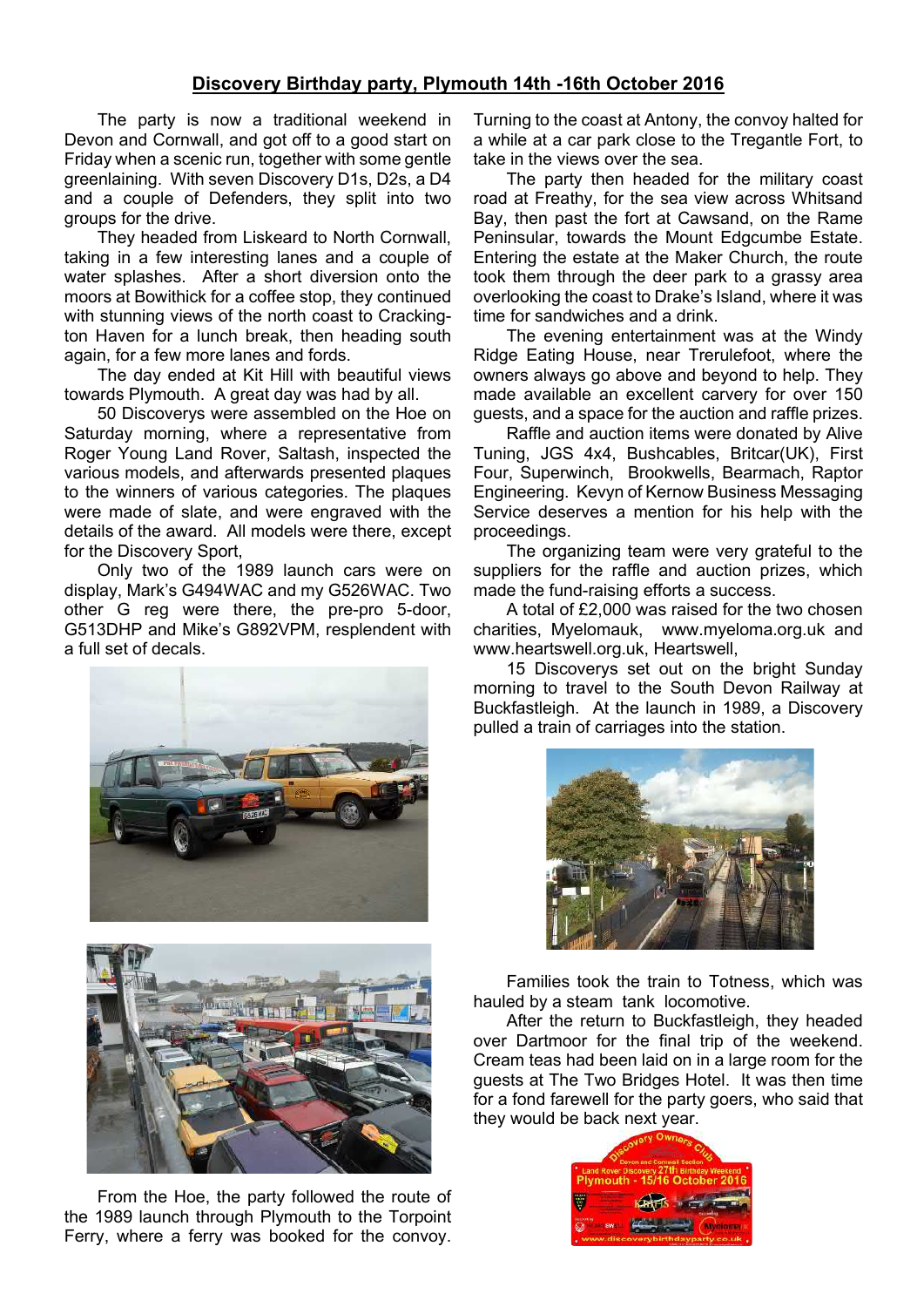# G462AVT finds a new home.

Big news from my part of the world, I had agreed to buy an H reg 3-door, with an MOT, as a bit of a toy, but on the way to collect her, the bloke rang me and said he'd decided to keep her! We pulled off the motorway and drove into Worcester to find something to eat. In the process, we drove past a house with a G reg Discovery parked in the garden! G462AVT, registered 1/1/1990. A Tdi in blue. We stopped, and I went and asked the chap who owned her what his intentions were. He said he'd been meaning to sell her or do something with her, as he was obviously no longer using her. Apparently, he'd had two offers in the past, of £400 and £600, but both were refused outright, as he didn't like the intentions either of the guys had for her future.

I could buy her for £650, as he trusted that my intentions were honest, and he liked the fact I already had two 3-doors, and that I was in my well used Series seemed to help.

Now £650 is probably a lot of money for an old Discovery with 240,000 miles on the clock, but she's



remarkably solid and complete, plus he'd put a load of new parts on over the summer.

Currently sitting on 33x12.5 Mickey Thompson Baja MTZ's, which are only two years old. These tyres with the 10J rims would have cost him considerably more than I gave for her!

She's not the best-looking Discovery in the world, as the front plastic is very faded and the bonnet, wing and driver's door have lost some lacquer. But these are all parts that I have, and in the right colours.

She is a runner, and shouldn't take too much to sort out. When I get her home, I will sell the oversize tyres and lift kit, putting her on standard suspension, 245/75's on standard steels, tidying up and adding some more metal to the rear corners of the boot floor. From there I'd like to get her on the road and replace my Series as a daily driver!

The boot floor is very untidy, but will clean up and be treated to a few coats of paint.

Archie





## Show dates 2016

November<br>11th-13th

Classic Motor Show NEC NEC NEC Birmingham. 27th Great British Land Rover Show Stoneleigh Park CV8 2TL



PETER JAMES INSURANCE. 772, Hagley Road West, Oldbury, West Midlands. B68 0PJ. Telephone: 0121 506 6040. www.peterjamesinsurance.co.uk